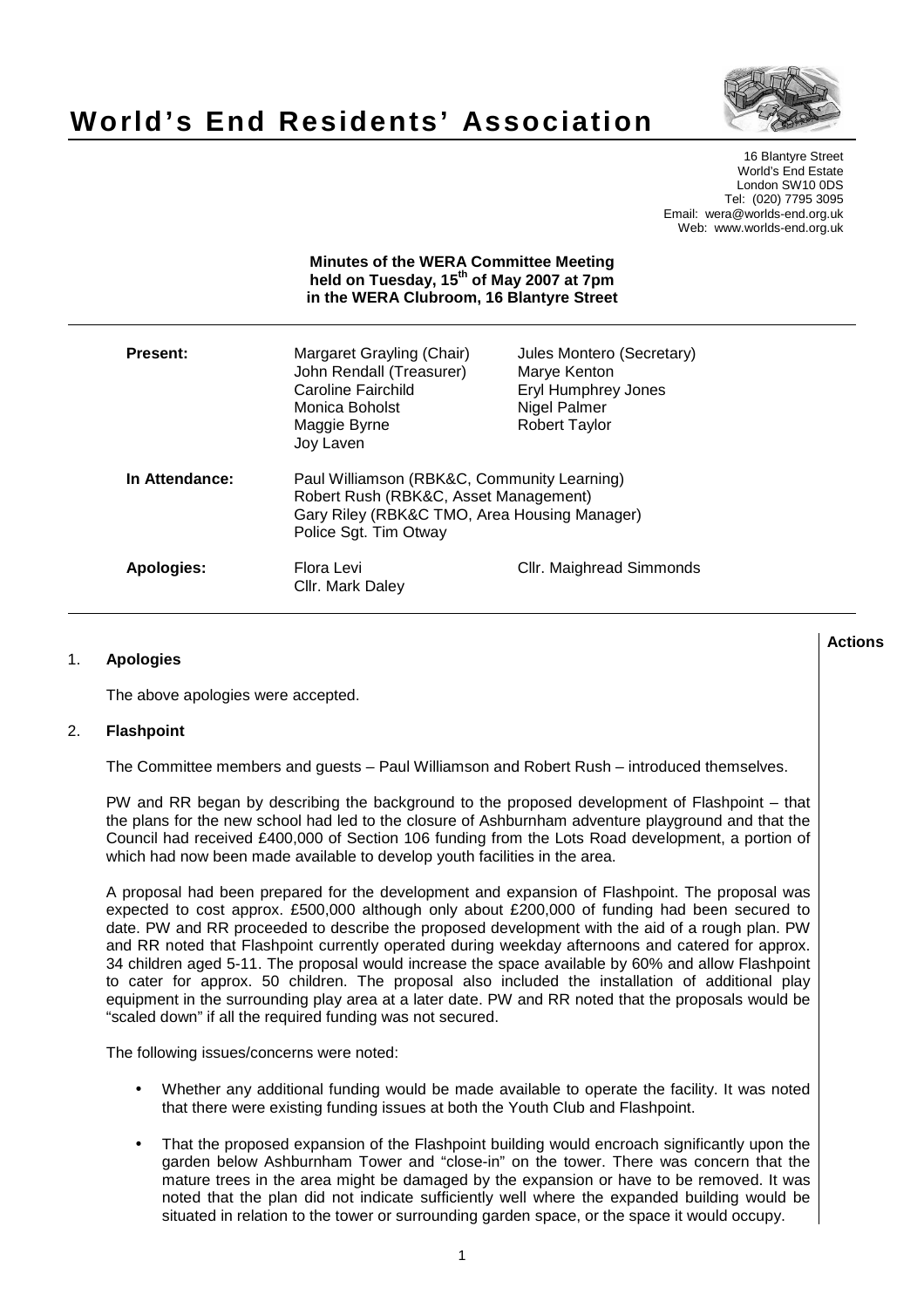- That it was essential that the estate's residents, and particularly those living in close proximity to Flashpoint, were properly consulted before the works progressed any further.
- That any new development should be in the spirit of, and sympathetic to, the existing architecture of the estate. The recent door replacement works were cited as an example of how the architectural integrity of the estate was not being properly maintained. It was however noted that the current Flashpoint building was the result of a previous expansion in the early 80s and that this first expansion had been carried out in a reasonable manner.
- That many recent developments had deviated from the original plans once the works were underway and that, as a result, what was finally built was often not what the RA had previously agreed to – the World's End Piazza was cited as the most recent example.
- That there were a number of existing problems with security at Flashpoint  $-$  e.g. children would often climb onto the roof of Flashpoint – which the Committee expected to be addressed as part of any development.
- That the arrangements under which both the Youth Club and Flashpoint operated and the relevant buildings managed needed to be clarified. In particular, concerns were raised with regards to the manner in which the buildings were rented out to third-parties.

It was suggested that the next step should be for PW and RR hold a Public Meeting to consult the estate's residents. PW and RR said they would take the comments, suggestions and concerns on board and that they would consult WERA again once the plans had been developed further.

The meeting thanked PW and RR for attending and they left the meeting.

## 3. **Minutes of Previous Meeting**

The minutes of the previous meeting were accepted as correct.

# 4. **Matters Arising**

## Actions from Previous Meeting

Item 3.1 (previously item 4.1) – JM confirmed that an amended letter had been sent to Gordon Perry with regards the security letter recently sent to the estate's residents.

Item 3.1 (previously item 4.2) – GR stated that FW did not believe that she had promised to drop off a sample of a letter granting a resident permission to keep a dog on the estate the day after the last meeting. A number of Committee members disagreed. MG noted that GR had now supplied a copy of a sample letter. MG then read the letter out to the meeting.

Item 3.2 – JM had proposed further dates and the meeting with Gordon Perry, Ian Twyford and Alasdair Manson had eventually taken place on the 30<sup>th</sup> of April.

Item 5.5 – JM had emailed Ian Buckingham the Committee's current issues and questions with regards the Piazza works.

Item 5.6 – the traffic barrier to Alexander Passage was still unlocked. It was noted that the lock was broken and that a repair was pending. It was also noted that there were no working lights in much of Alexander Passage.

Item 11 – JM had informed everyone of the date and time of the meeting with Gordon Perry in advance of the meeting on the  $30<sup>th</sup>$  of April.

#### Other Items

Several Committee members expressed concerns with regards the Piazza works, in particular with regards the granite "seats" and the lack of bollards between Edith Yard and the Piazza. GR noted that there was also a question as to whether SITA would be able to drive on to the Piazza to empty the bins from Dartrey Tower. JM said he would bring these issues to the attention of Ian Buckingham and request a copy of the final plans for the works.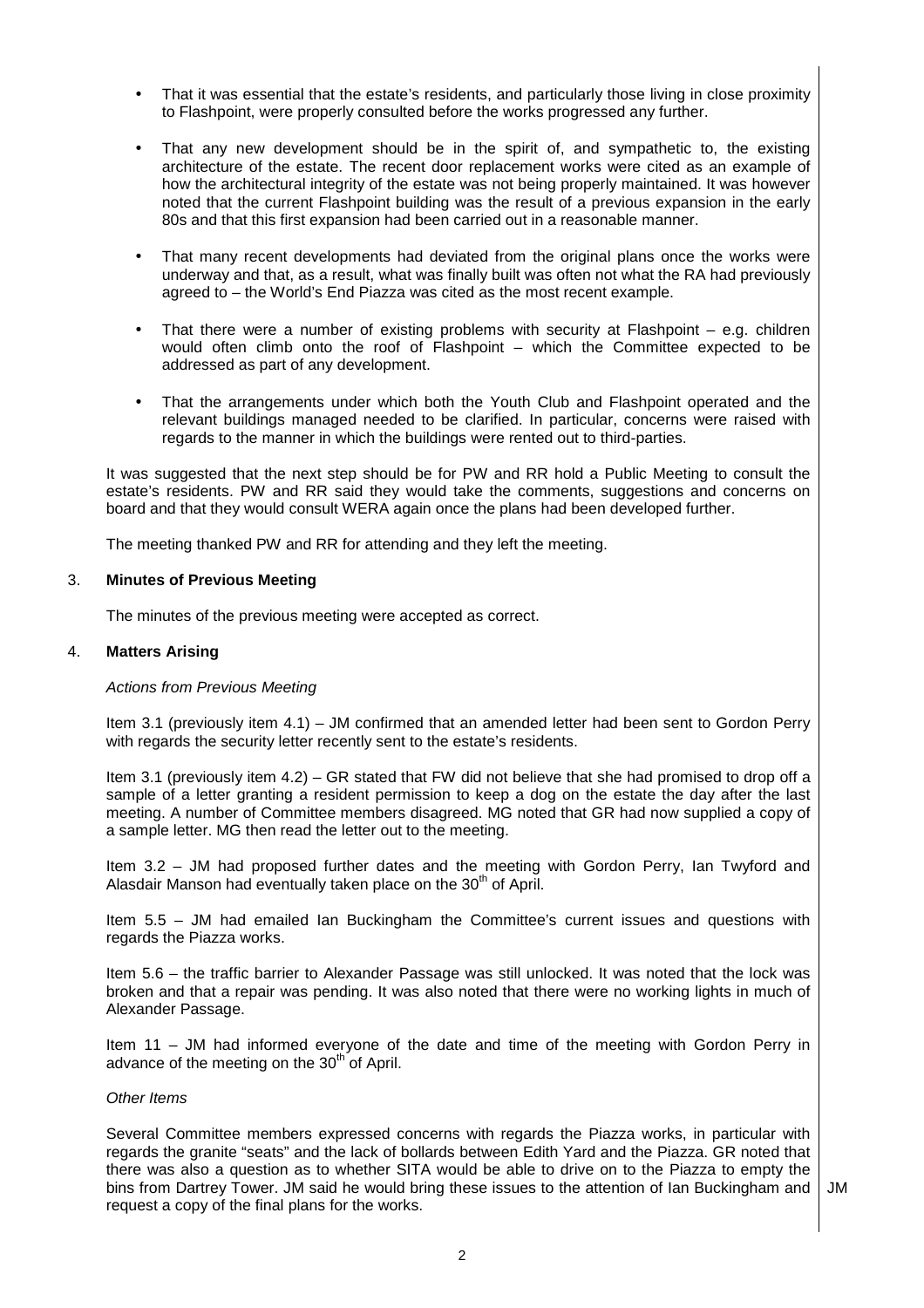GR noted that the area below Berenger Walk was unsuitable for use as a bike workshop due to the presence of wooden cladding, which would render a workshop a potential fire hazard. GR suggested the Committee consider using the space for a "youth shelter" instead. After some discussion it was agreed that GR and Sgt. Otway should investigate this suggestion further and put together a proposal for a "Youth Shelter" for the Committee to consider. A number of Committee members stated that they still believed that there was a need to provide a space for bike/scooter owners to work on their bikes as they were otherwise doing so in wholly unsuitable parts of the estate, such as in front of block entrances and inside the car park.

GR, TO

## 5. **Area Housing Manager's Update**

GR said that he had given JM a number of items in relation to the recent fire inspection of the clubroom prior to the meeting. These included emergency evacuation instructions to be displayed on the clubroom. GR said he would drop off a First Aid kit and the full evacuation plan later in the week.

GR stated that a number of initiatives to tackle anti-social behaviour had recently been carried out in conjunction with the Police and that these had proved quite successful. He expected further initiatives once the new Police office on the Piazza became operational.

GR handed out some information concerning the "mosquito". This was a 78dB high-frequency sonic device which had been used to deter youths from loitering in public spaces. Sgt. Otway noted that the device would not be on all the time – it would be switched on for short durations as needed or on a schedule. GR noted that there were some questions that needed to be addressed before the device could be deployed on the estate (as the estate was a high-density residential area rather than an open public space). GR said he planned to visit a site where the device was currently being used and that it was hoped that all the outstanding issues would be addressed shortly.

GR said that he had discussed the ongoing dog problem on the estate with the dog warden and that the warden had indicated that he did not believe the problem could be addressed without a dog toilet facility on the estate. Members noted that there were two dog toilet facilities in close proximity to the estate – one in Roper's garden, the other in Westfield gardens – and that responsible dog owners would not have any problem using either. Members generally objected to the installation of a dog toilet on the estate, noting that the irresponsible dog owners, who allowed their dogs to foul the walkways and gardens, were unlikely to make use of any such dog toilet facility and that, in addition, there did not appear to be any suitable sites for such a facility on the estate in any case.

A number of Committee members noted that the TMO's recently issued dog policy was wholly unsuitable for any kind of high-rise, high-density housing – it did not limit the number of dogs which could be kept on a property (despite the fact that no properties had their own private garden space) or specify which breeds were suitable. It was noted that some of the breeds present on the estate were not only unsuitable but also potentially dangerous (e.g. an Akita was known to reside on the estate). It was noted that these issues had been brought to the TMO's attention prior to the introduction of the new dog policy but they had clearly not been taken into consideration.

#### 6. **Police Update**

Sgt. Otway handed out the latest crime report for the estate and ran through the items listed.

Sgt. Otway confirmed that the works to the new Police Office were now complete, but that as the works on the Piazza had not yet been completed, they had been unable to move in and begin using it as their base of operations. The Piazza works were expected to be completed in June and his team would move in to the office immediately afterwards. Sgt. Otway also noted that the office was far smaller than originally expected and that it was possible that it would only be able to accommodate a single ward team – that of Cremorne – rather than the two teams originally envisaged.

EHJ noted the recent incident where two cars – an Audi and a BMW – had been broken into and vandalised in the estate car park. Fitzpatrick's had left the pedestrian gate next to the vehicle entrance open all day, which had allowed someone to enter the car park and break into the two cars. It was noted the estate's caretaking staff were aware of the incident.

JL asked Sgt. Otway about the tenancy audits carried out in other boroughs. Sgt. Otway noted that housing officers in other boroughs were often set a target of auditing ALL of the properties on their patch and that this was often carried out in conjunction with the Police. It was noted that the Committee had been advised at the meeting with Gordon Perry that the TMO aimed to audit 20% of the housing stock every year, although no-one present could recall ever taking part in such an audit.